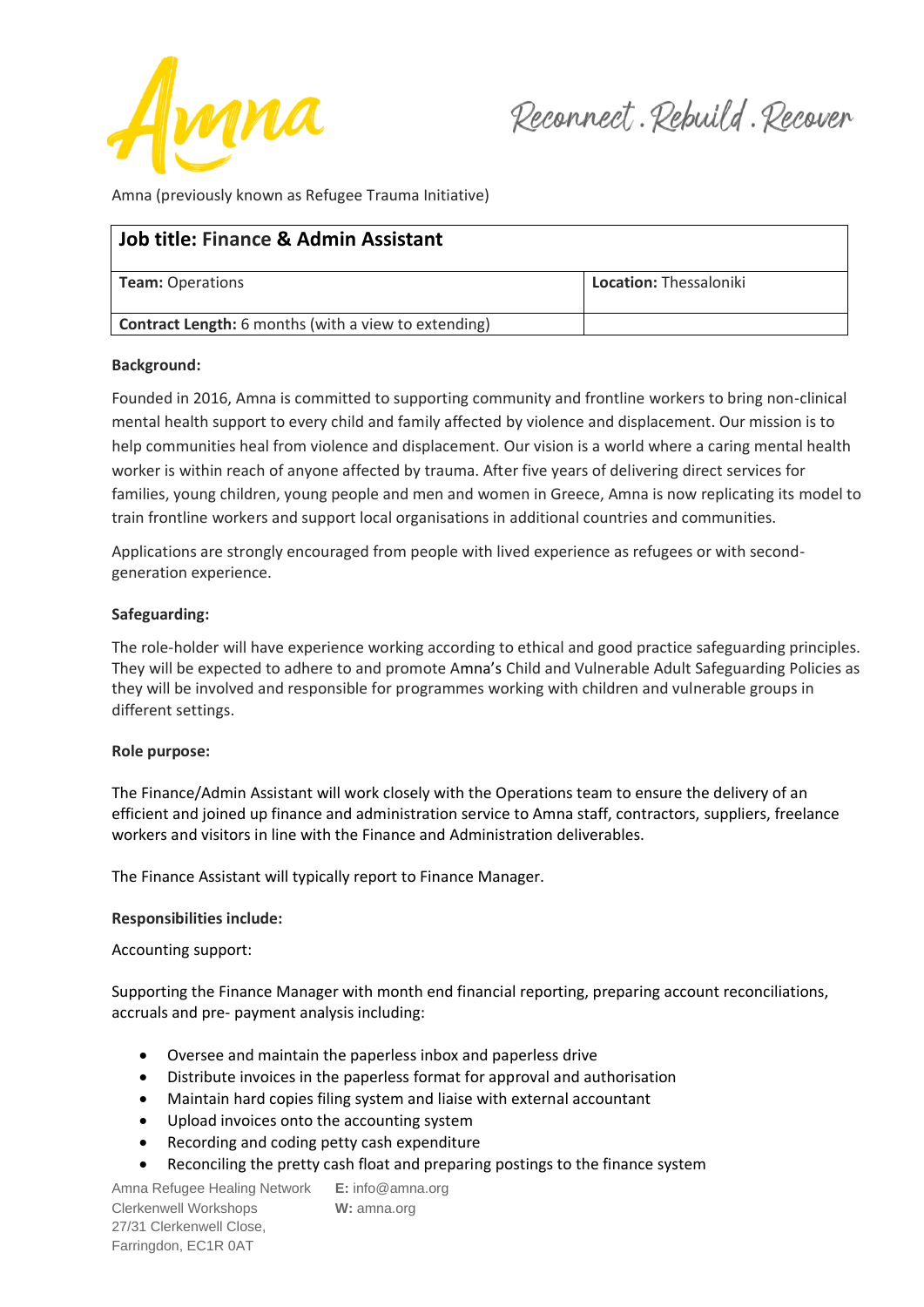• Manage, record and submit expenses for the senior management

Finance management support:

- Assist with budget preparation
- Support monthly payroll and keep organized records
- Obtain approvals from management on all procurements and purchases for the projects and for the organisation
- Ensure compliance with Greek government Tax Law and tax reporting.

Administration support:

- Making travel arrangements, such as booking flights, cars, and making hotel reservations.
- Assist with inventory reporting for all Amna assets
- Administration and logistic arrangement for programmatic training
- Plan meeting and take notes when required
- Order office supplies and research new deals and suppliers
- Organize, maintain and tidy the office area and equipment
- Developing methods of dealing with the challenges faced with in the course of carrying out daily activities.
- Communicate with the communication lead and other interested parties to announce new programme events and provide digital materials
- Help to support operations team when needed
- Manage, record and submit expenses for the senior management
- Support the Finance Manager and senior managers with projects and tasks when required

## Other:

- Internal and external audit support.
- Identify problems and develop solutions for best financial practice
- Take an active role in their continuing professional development, identifying relevant training and professional development opportunities.
- Any other tasks assigned by the supervisor.

# **Qualifications and Experience:**

- High numerical interest and ability.
- IT literate with a good working knowledge of Microsoft Excel and Outlook.
- Experience of working in an office environment, ideally including some financial processing.
- Ability to work quickly, methodically, accurately, independently and to use initiative to problem solve proactively.
- Methodical and organised with high attention to detail and accuracy.
- Excellent time management skills and the ability to work under pressure to meet deadlines.
- Ability to work with tact, diplomacy and complete confidentiality.
- Excellent team working skills.
- Good communication skills in Greek and English, both written and verbal, and ability to deal with a wide range of people at all levels.
- Enthusiastic with a desire to learn and develop.

# **Skills and Behaviors:**

• Applicants must be eligible to work in Greece immediately.

Amna Refugee Healing Network **E:** info@amna.org Clerkenwell Workshops **W:** amna.org 27/31 Clerkenwell Close, Farringdon, EC1R 0AT